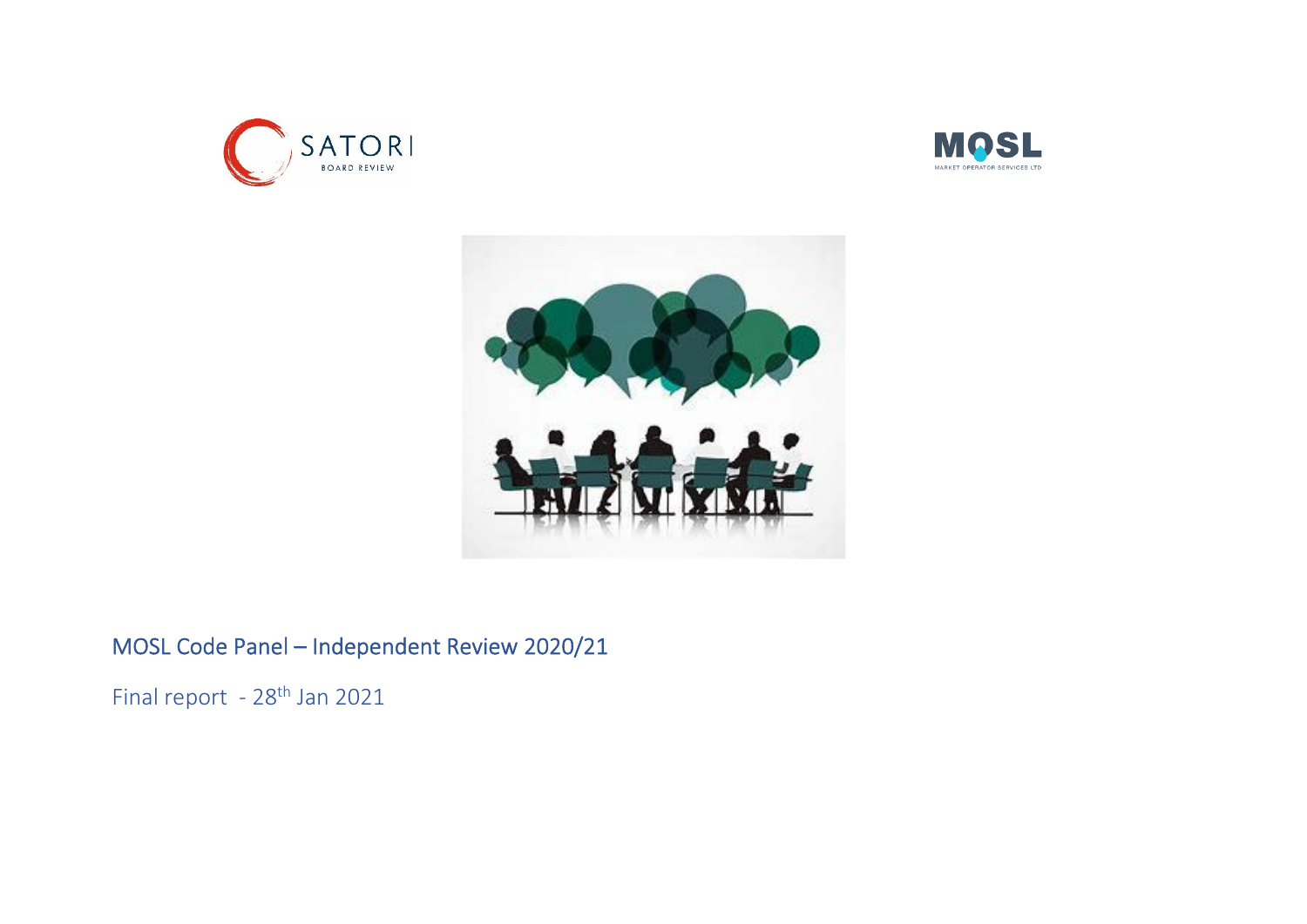### MOSL Code Panel – Independent Governance Review

In accordance with our engagement to conduct your 2020/21 external review of the Code Panel, and in line with our proposal of last year, we present our final report dated 28<sup>th</sup> Jan 2021.

This report is confidential to MOSL and the Code Panel and is subject to restrictions on use. MoSL and the Panel have secured prior agreement with SGN Advisors Ltd (trading as Satori Executive Search Ltd) (Satori) to make public this report. No party, except the addressee, is entitled to rely on the final report for any purpose whatsoever and we accept no responsibility or liability to any party in respect of the contents of this final report. Satori will have no responsibility for any claim made against MOSL in connection with this publication of the report. Satori does not accept or assume any responsibility to any readers other than MOSL in respect of its work for MOSL, this report, or any judgements, conclusions, opinions, findings or recommendations that Satori may have formed or made and, to the fullest extent permitted by law, Satori will accept no liability in respect of any such matters to readers other than MOSL. Should any readers other than MOSL choose to rely on this report, they do so at their own risk.

This report is prepared for MOSL and the Code Panel as a body alone, and our responsibility is to the full Panel and not individual Members. We have invited the Chair and Governance Steering Group to review a draft of this report in advance of its publication, for the purpose of factual accuracy.

The report may be made available (in whole or in part) at the discretion of MOSL and the Code Panel in line with the agreement with Satori. The Panel is responsible for determining whether the scope of our work is sufficient for its purposes. We have assumed that the information provided to us and managements' representations are complete, accurate and reliable; we have not independently audited, verified or confirmed their accuracy, completeness or reliability.

The matters raised in this report are only those that came to our attention during the course of our work and are not necessarily a comprehensive statement of all the strengths and weaknesses that may exist, or all improvements that might be made. Any recommendations for improvements should be thoroughly assessed by the organisation for their full impact before they are implemented.

Yours sincerely,

Satori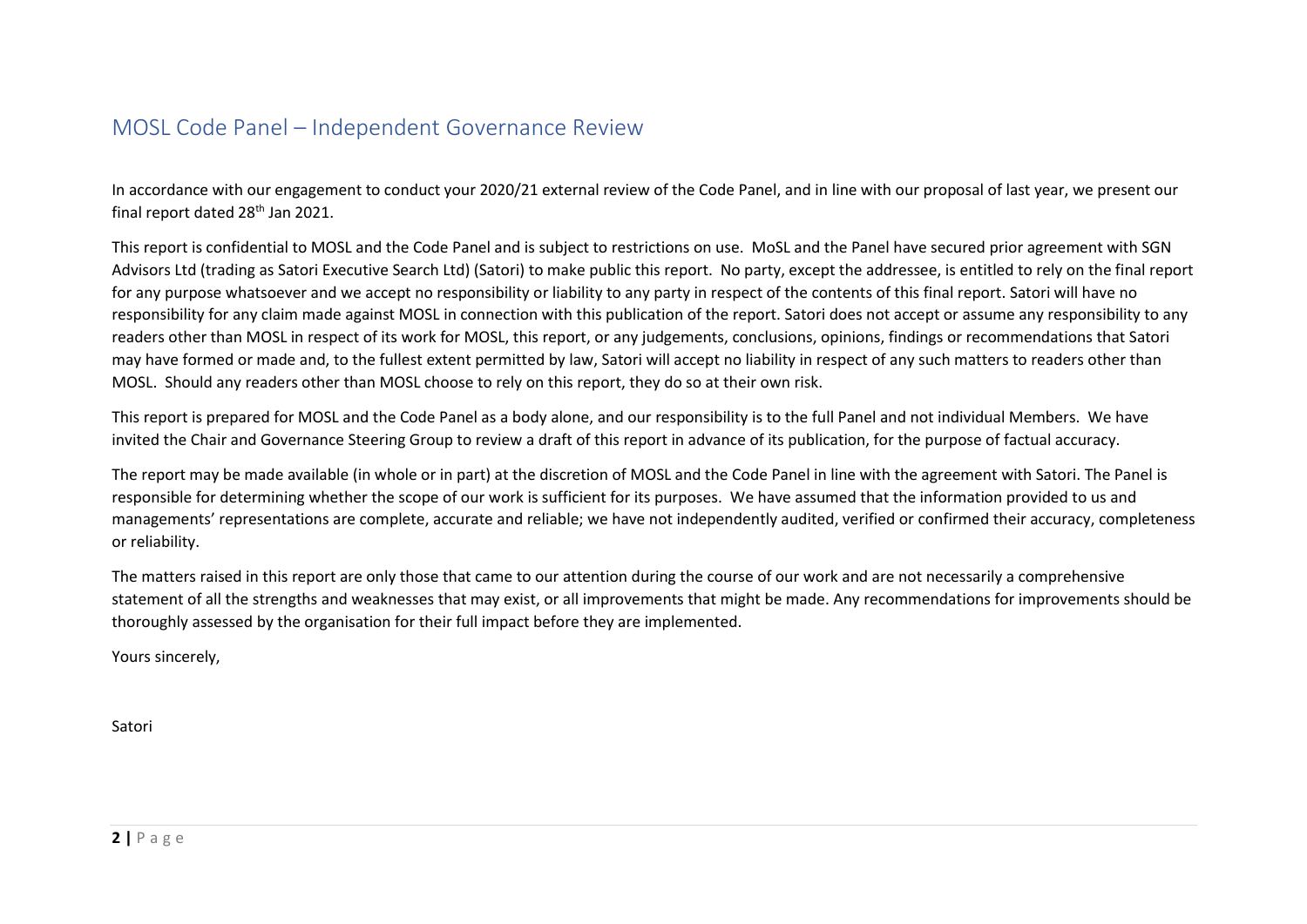### Introduction and context

Overview and role of the Panel

#### **Overview**

In April 2017 the business retail market was opened. The market has three key actors, Defra, who set the strategy for the market, OFWAT, responsible for the regulatory framework and MOSL who are responsible for the efficient and simple operation of the market. For MOSL this responsibility comes in two main forms; creating and running an efficient and effective settlement system for the market; and supervising the market governance codes that ensure the market runs smoothly and effectively.

The Panel was established to provide unbiased governance of the codes, in response to the Water Act 2014 (WA14) and its stated purpose as laid out in its Terms of Reference is:

#### *To promote, challenge and lead the operation and evolution of the market for the benefit of business water customers.*

An Interim Code Panel (ICP) was created prior to market opening, with a view to managing the transition, providing a judgement on potential changes to the market codes and reviewing market documentation. The current Panel has a different and wider set of responsibilities. Below is a direct extract from the Market Arrangements Code which lays down the role of the Panel:

#### 5.2.1 The Panel shall carry out the following activities:

 a) keep the contents of the Wholesale-Retail Code under review to ensure that they continue to reflect the Objectives and Principles and where the Panel believes that a Change Proposal would result in the WholesaleRetail Code better reflecting the Objectives and Principles it shall nominate a

Panel Member to make such Change Proposal in accordance with Sections 6.1 and 6.2;

b) keep the contents of the Market Arrangements Code under review;

 c) work with the Market Operator to develop the scope and audit plan for each market audit;

d) review and comment on any Market Audit Reports;

 e) provide advice, recommendations and support to the Market Operator on request in order to assist a Trading Party in successfully carrying out and satisfactorily completing the relevant Market Entry Assurance processes or the Market Re-assurance processes;

 f) comment or provide advice to the Market Operator on request in relation to any Market Entry Assurance Plan or Market Re-assurance Plan; g) consider and comment on the draft Market Operator Budget and Market Operator Charges, list of Additional Services and Additional Services Charges;

 h) consider, vote on and, where appropriate, make recommendations to the Authority in respect of any Change Proposal and Charging Change Proposal in accordance with Section 6 (Change process in respect of the Wholesale-Retail Code) and any Market Arrangements Code Change Proposal in accordance with Section 7 (Change process in respect of the Market Arrangements Code);

 i) approve all forms and supporting documents that the Market Operator is required to produce under the Code Subsidiary Documents from time to time;

 j) receive and consider Reports from the Market Operator on performance by Trading Parties or any other matters as specified in the Market Terms, including the Code Subsidiary Documents;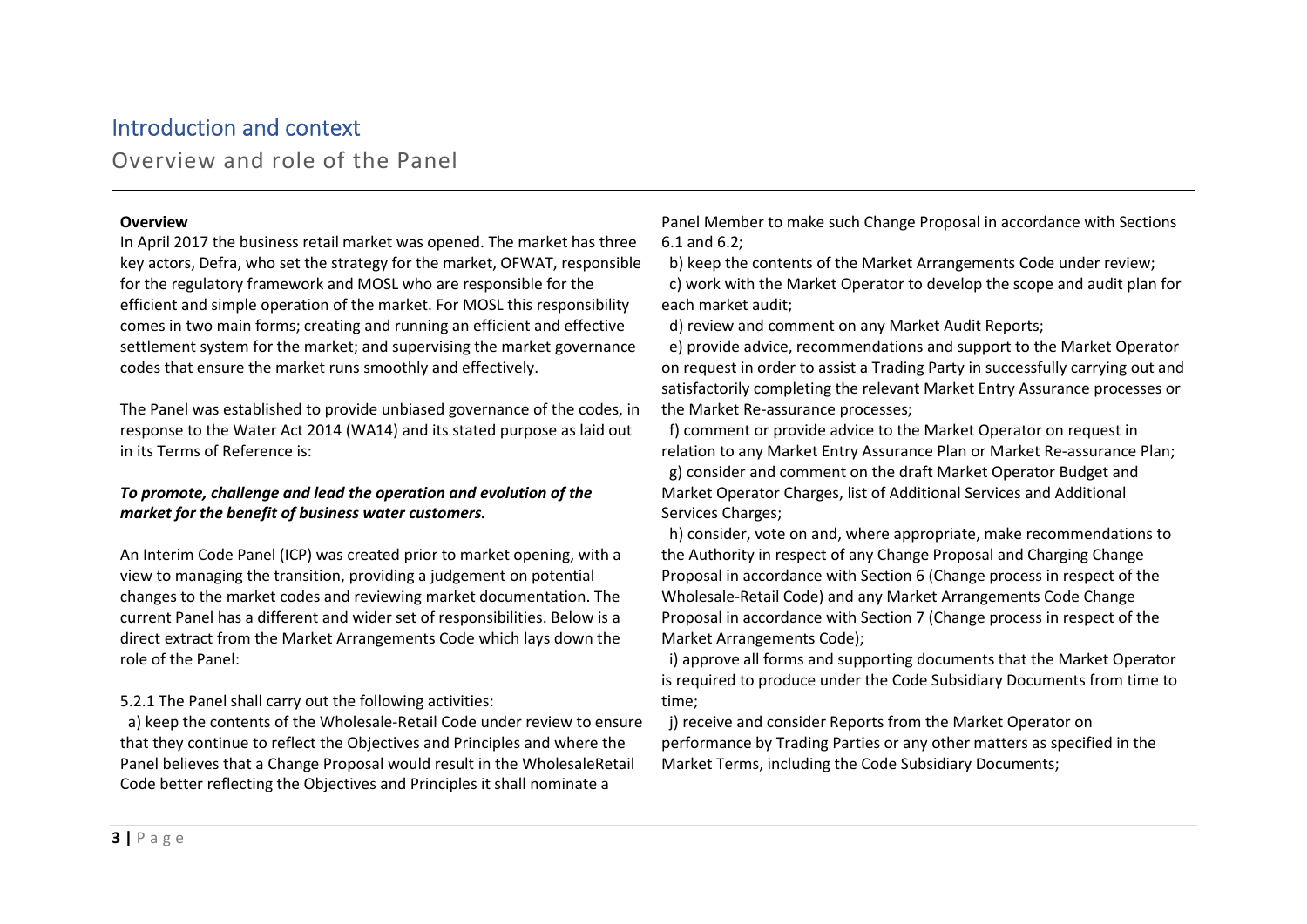### Introduction and context

### Scope of the review

 k) establish a Disputes Committee on a standing basis in accordance with the provisions of Schedule 9 (Disputes Committee), to investigate and resolve any types of Disputes as considered under section 17 Dispute resolution;

 l) perform the role and functions of the Panel in relation to a Trading Dispute, as described in Schedule 9 (Disputes Committee);

 m) establish a Market Performance Committee on a standing basis in accordance with the provisions of Schedule 10 (Market Performance Committee) and delegate such of its role and functions to the Market Performance Committee as required in order to give effect to the market performance processes and methods described in CSD 0002 (Market Performance Framework) and the Market Performance Operating Plan;

 n) oversee the administration of the Market Performance Framework in accordance with the provisions of CSD 0002 (Market Performance Framework) and the Market Performance Operating Plan;

 o) without prejudice to Sections 5.2.1k), 5.2.1m) and 1.1.1a), establish Additional Panel Committees, delegate any of the Panel's role and functions to any such Additional Panel Committee in accordance with Schedule 12 (Additional Panel Committees) and decide that such Additional Panel Committee shall cease to be established from time to time;

 p) report to the Authority on the activities of the Panel, the Disputes Committee, the Market Performance Committee and any Additional Panel Committee; and

 q) take any actions and decisions as are necessary in accordance with Section 9.6 to establish, maintain and implement a governance framework for the use of any Market Performance Standard Charges and Operational Performance Standard Charges collected to fund other activities.

5.2.2 The Market Operator shall provide the administrative and other support required by:

 a) the Panel, in order to perform its role as set out in Section 5.2.1; b) the Disputes Committee, in order to perform its role and functions as set out in Schedule 9 (Disputes Committee);

 c) the Market Performance Committee, in order to perform its role and functions as set out in CSD 0002 (Market Performance Framework) and the Market Performance Operating Plan; and

 d) any Additional Panel Committee established in accordance with Section 5.2.1o), in order to perform the role and functions delegated to that Additional Panel Committee by the Panel.

So the role of the Panel has grown considerably since its early inception as the ICP.

Three years into market operation now is a natural moment for reflection. With the bustle of activity and high degree of operational focus required to bring markets into being by all market structures and participants, now is likely a good moment for a heads-up review of progress.

The Panel is encouraged to consider the very fabric of its role and purpose as laid out in the MAC, to determine whether what is contained within the Code has actually delivered the results that were intended.

This report should assist with that process as it provides roadmaps for both strategic and tactical actions. These should enable the Panel to enhance its performance and to deliver well ahead of the expectations laid upon it.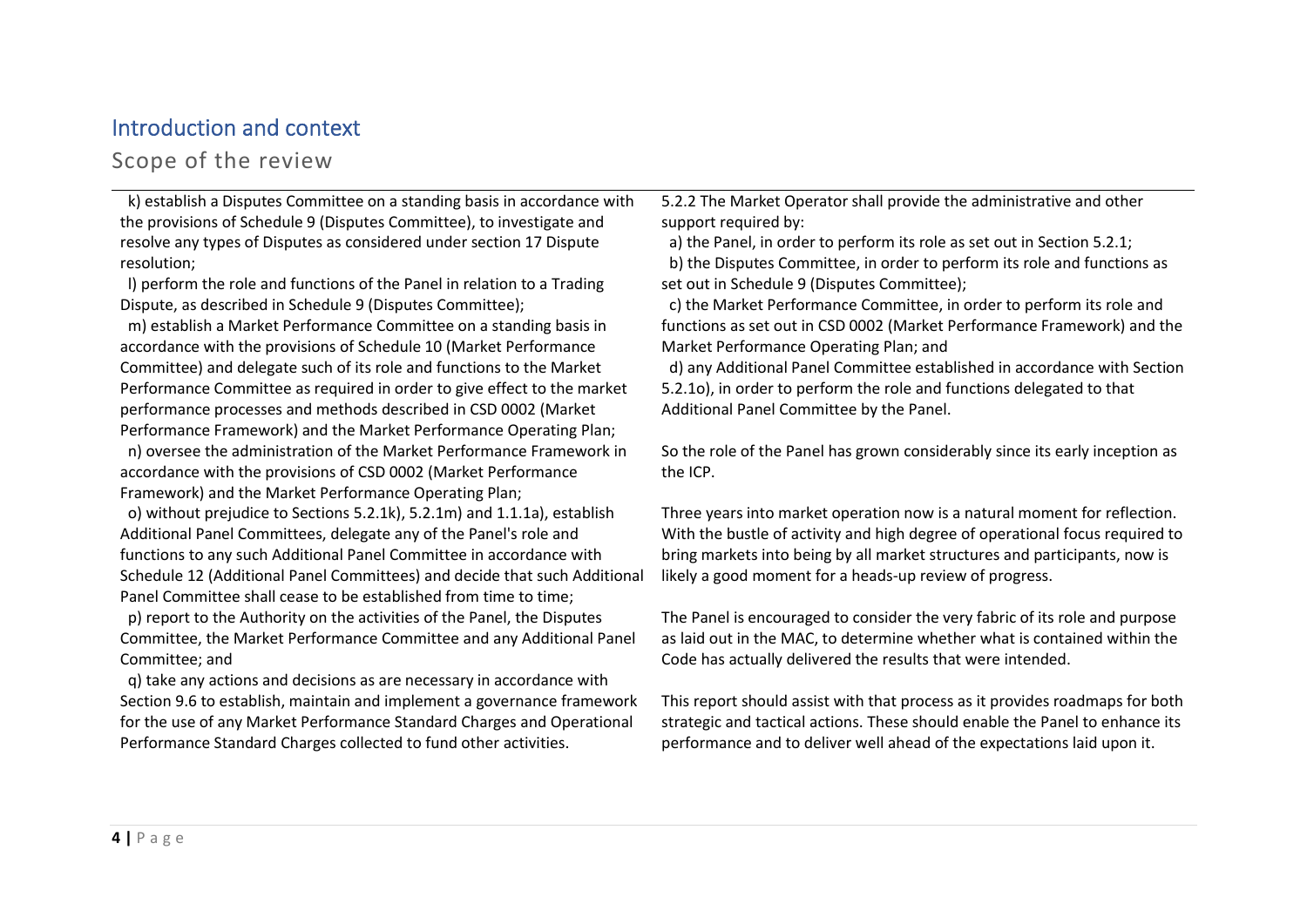## Introduction and context Scope of the review

#### Scope

Satori Board Review were engaged to conduct a review primarily focussed on Panel behaviours and dynamics. The Panel Secretariat being tasked to conduct its own review of governance arrangements and options. We took a collaborative approach to our review, working hand in glove with the internal governance team to ensure our work had cross-overs as opposed to gaps. This "one team" approach was important as it is not possible to review either item in isolation from the other. Dynamics and behaviours are often the result of structural and procedural issues.

Our process is a facilitation of self-review to assist the Panel in coming to a more informed and objective view of itself. The review builds on the opinions and evidence provided regards the structure, function, composition and performance of the Panel. We also draw upon our own experience of conducting similar reviews and established best practice on other boards and regulators and contained within the UK Code of Corporate Governance (UK Code).

Our review considered a range of themes and is structured to offer an executive summary including priority actions, followed by a more detailed analysis of individual themes providing evidence and soundbites from the Panel Member and stakeholder interviews. This detail is contained in two additional documents which we encourage the Panel to refer to when reading this report. Our presentation of Panel survey results, delivered at Panel meeting 50 and our presentation of recommendations delivered at the closed session of Panel meeting number 51.

Both presentations have been circulated to panel Members previously for reference and subsequent review.

#### Significance of this review

The review represents a momentary opportunity to take stock on how the market has performed, what the Panel have done well and not so well and how the Panel might be able to make improvements to its own performance but also that of the market. There would appear to be considerable frustration within the market, as certain parts of it work well but not others. This review could be used as a catalyst to address some key strategic issues within the market, as it is within the Panels gift to make substantial and strategic change. This is likely necessary if the market wishes to remain self-regulated.

#### Panel achievements

Before we address areas for potential improvement it is appropriate to recognise the considerable achievements of the Panel and its Members. The effective stewardship of the codes throughout both market opening and during the pandemic have placed significant demands on the Panel. In our opinion the Panel have performed well during these periods of rapid change and challenge. Panel Members have committed significant time to the work of the Panel and their commitment has been admirable, especially given the challenges in their own day jobs of navigating complex change. Panel has a number of strengths as indicated by both the Trading Parties and our own observations. These include high levels of knowledge and technical expertise, a diverse range of thinking styles across the group, real desire for the Panel to be effective, commitment to shaping and improving the market and support from a strong Secretariat.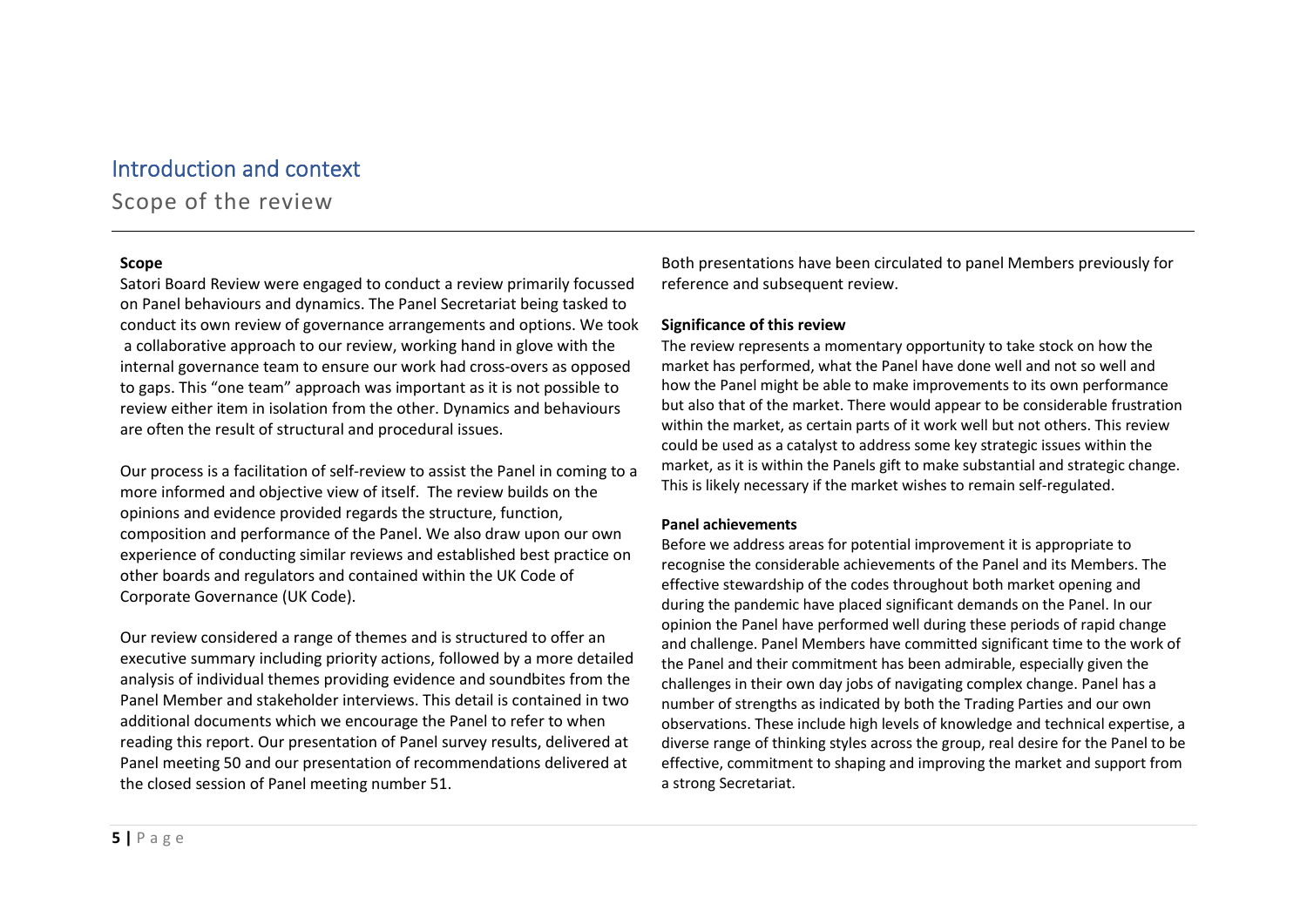### Introduction and context Approach and overview of findings

#### Approach

Our approach to delivering this review consisted of:

- 1. An extensive exploratory discussion between Giles Naylor and Annabel Parsons of Satori Board Review, and the Panel Governance Steering Committee (GSC);
- 2. A desktop review of key governance material:
	- a. Panel and Committee ToRs;
	- b. Best practice guidelines from the UK Code;
	- c. The MAC and WRC Codes;
	- d. Project RISE 2020 report;
	- e. Minutes of previous meetings/panel packs;
	- f. Delegated authorities;
	- g. Member role specifications/ToRs;
	- h. Panel composition matrix;
	- i. Member career profiles; and
	- j. Panel and Committee Terms of Reference.
- 3. Development and issuance of an online survey, completed by all Panel Members and Affiliated Members;
- 4. In depth discussions with each of the 16 Panel Members;
- 5. Issuance and analysis of a stakeholder survey to trading parties;
- 6. Interviews with 5 trading party stakeholders, the Chair of MOSL and Kruti Patel of Defra;
- 7. Observation of the November Panel and MPC meetings;
- 8. Review of our initial findings with GSC and then presentation of those key theme findings to Panel in December;
- 9. Review of recommendations and draft report with GSC in January 21 followed by presentation of those recommendations to Panel; and
- 10. Completion of this written report.

#### Overview of findings

Firstly, we noted considerable aspiration for progress and an ongoing commitment of Panel Members who dedicate a lot of time to Panel business whilst also delivering a day job. The Panel have done well to get to where they are, during three very challenging years for both MOSL and the market itself as it matures. Expectations of Panel may well have shifted in that time as the market has evolved, so too have the demands of the Panel.

As we conducted the review differences of opinion emerged from within the Panel, and more widely across the market, as to what the role and purpose of the Panel is. This was further confirmed by; the huge range of scores that each of the Panel Members awarded to nearly every question, highlighting a lack of cohesion on key issues; an absence of identity for the Panel; limited focus on external communication and Panel brand; a lack of appropriate KPIs and a general lack of strategic direction for the Panel itself.

We also discovered several other opportunities for the Panel to enhance its performance across other themes that we considered. As with most reviews some of our recommendations will be easily implemented in isolation from others, where many will need to be completed in a more linear sequential manner.

Our recommendations follow two crucial strands:

- 1. A review of Panel purpose. This cannot be done in isolation from Defra, OFWAT and MOSL and will require considerable and time-consuming work to establish and socialise purpose, strategy, function and form, from which a large number of improvements will emerge; and
- 2. The implementation of several recommendations in the short term that will enable the Panel to improve its performance in parallel with the more time-consuming strategic review.

Below is an overall analysis of the key themes that emerged, followed by a summary of recommendations.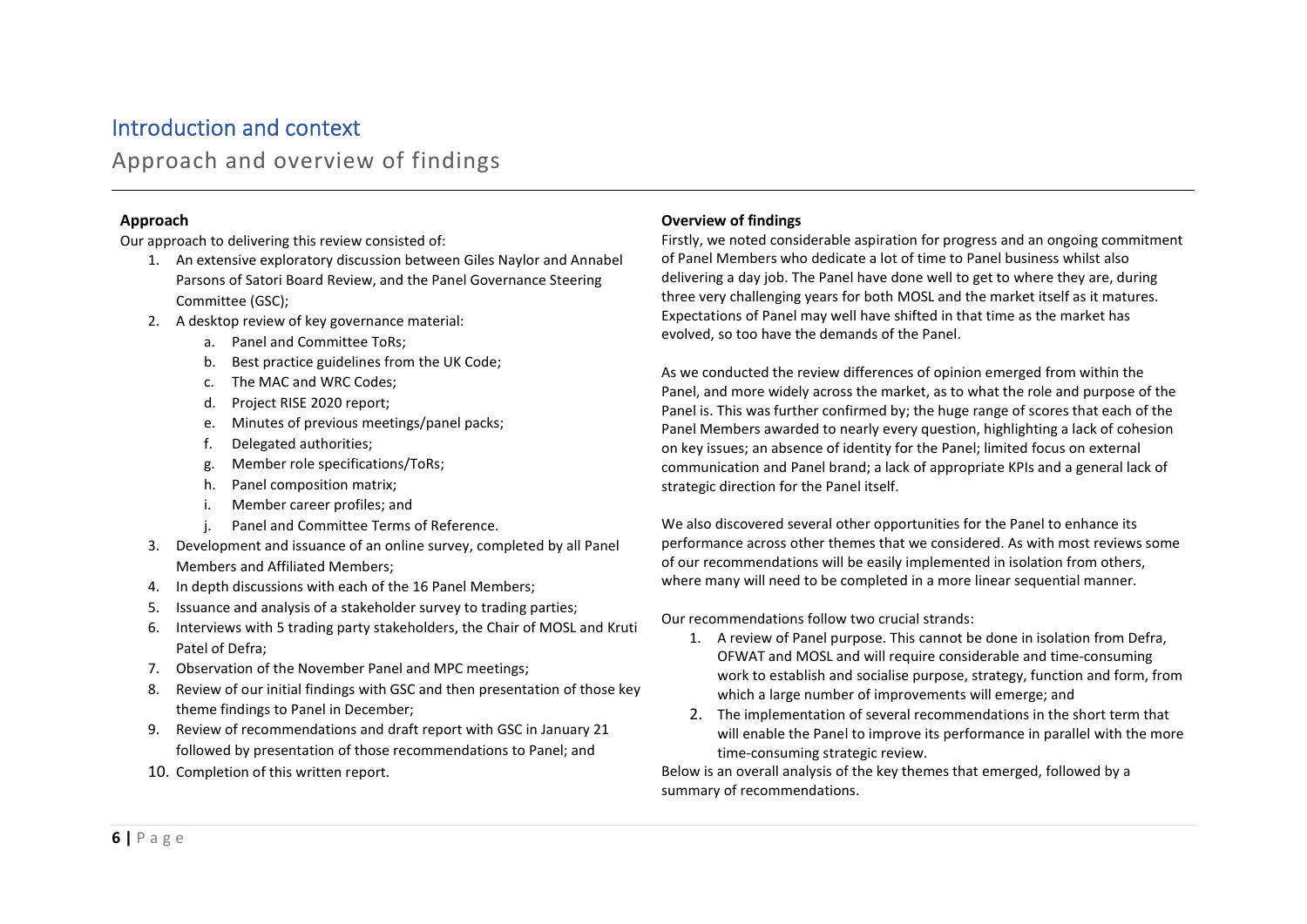Key themes

#### Stakeholders

There seems to be considerable variation as to what stakeholders expect of the Panel. As the market has evolved so too have expectations about the role of the Panel. These mixed perceptions may be symptomatic of a lack of systemic clarity, effective delineation of task boundaries and/or a lack of communication with the wider market on these issues.

The relationship between the Panel and MOSL has historically been difficult and whilst now moving in the right direction, this remains work in progress. There is no doubt this relationship has impacted the Panel in delivering its function within the market, to the best of its ability. This is a crucial matter to resolve and the Panel and MOSL may well benefit from considering what an "optimal relationship" might be. Contained therein are many questions relating to structure, processes and budgets to name but a few.

Market engagement seems relatively under-developed as indicated by parts of the stakeholder survey. Panel has not been focussed on its own identity, brand, performance and impact and as a result provides limited information to market participants directly. The net result of this is relatively low levels of market awareness of the Panel, its role and its performance and impact. A proactive communications programme, centred on reporting measured impacts, progress and strategic issues would be welcomed across the market.

Demonstrating value for money is crucially important for any market funded body. It is even more important in markets where margins are thin and difficult to get to. The Panel does no work in this area which is a missed opportunity. Reviewing the impact of decisions can help to measure Panel impact, it will also provide an informative feedback loop that can help build efficacy in future decision making.

#### Purpose

It seems possible that purpose was not fully interpreted prior to market opening and there is limited discussion at Panel. Equally it's likely that expectations and interpretations of Panel's purpose will have continued to evolve since the market opened. Whilst members might often question "is that the role of the Panel?" this is more a symptom of an under-developed dialogue around purpose.

A well-constructed understanding of purpose would naturally lead to the development of a vision, a Panel strategic plan, operational objectives designed to improve Panel performance and a set of effective KPIs that help the Panel to track its own performance.

There are differences of opinion as to what the purpose of the Panel is, born of different interpretations of the language. Panel purpose is clearly articulated on the MOSL website, what is unclear though is whether this single sentence is an accurate distillation of purpose directly from the market codes and socialised properly with the regulator. Interpretations range from "we should be leading the strategy for the market through proactively making changes to the codes" to "we are really a sausage machine, operating purely at the transactional level". If there is lack of clarity within the Panel itself on purpose, it is perhaps inevitable that the rest of the market experiences the same.

Purpose cannot be considered in isolation to other parts of the market legislature. One must revert to market purpose before establishing the purpose of the Panel itself and that means working with Defra, OFWAT and MOSL to clarify the market structure, purposes and task boundaries. What is important here, is who the takes the leadership role in shaping market level strategy as it relates to code changes.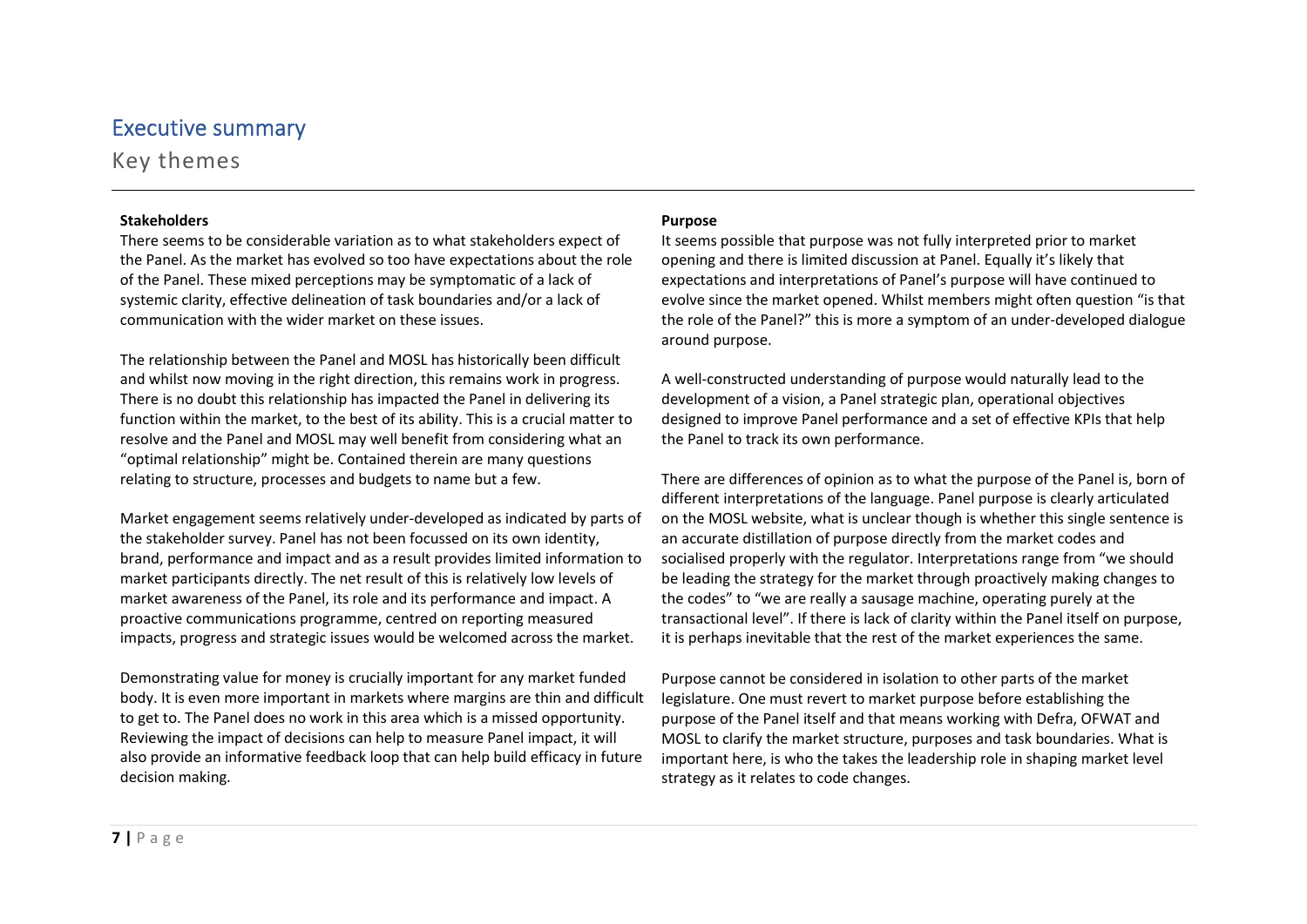Key themes (contd)

#### **Strategy**

Strategy in the context of this review considers both market strategy and Panel strategy. Panel has made some recent progress toward a better plan for market strategy although this is in its infancy. The next stage might include the development of a formal mechanism of tracking progress against that direction. Lack of control over own its budget means the Panel needs to think strategically, plan-ahead, seek budgetary approval for the coming 12-24 months of activity and ensure that a programme of strategic market development is undertaken by the Panel.

The Panel has no sense of itself as an entity, as a result it has no development plan, no focus on performance improvement, is not measuring any agreed KPIs and as a result is currently focused on transacting. This may be an appropriate model and a review of purpose might indicate that this is all that is required of the Panel. In this case, clarity on purpose would allow the Panel to have a much more developed sense of self, understand and communicate its place and impact in the market better and have a much clearer understanding of what its composition should be to deliver its objectives. At present there is no real framework for any of that.

Underpinning both aspects of strategy are an absence of support in financial planning and data and analytics, which if present may enable the Panel to underpin its decisions on strategic issues more effectively.

Panel should seek to clarify its role in setting market strategy and consider its own Panel strategy as a mechanism for reviewing and improving its own performance.

#### Structure - Panel

Purpose, vision and strategy will inevitably define structure. It is therefor conceivable that some of our observations in this area become extinct should there be a considerable reframing of Panel purpose.

Purpose will have a significant influence on composition and representation for example. At present there are differing views on this balance, with some questioning the distinction between Associated and Unassociated Retailers, whether self-supply has the right level of prominence and whether the balance of independents provides sufficient assurance to the market of independent decision making.

The question of independence has arisen as a consistent theme, both in representation but also in the way the Panel gets to decisions and a perceived lack of transparency in the recruitment processes for Panel and Committees. In fact, the election mechanism affords no real opportunity for the Panel to actively promote a capability and competency-based approach to building skills on the Panel. This is likely something the Panel would wish to consider as it works through its strategic roadmap.

Considerable disquiet emerged when discussing the role of the Independent Members with some sensing that this group is incentivised to get more deeply involved in Panel business and that their remuneration, set at the level it is, drives a sense of "need to be seen to contribute". A review of total reward and structure is likely a good idea so this sense can be addressed/removed.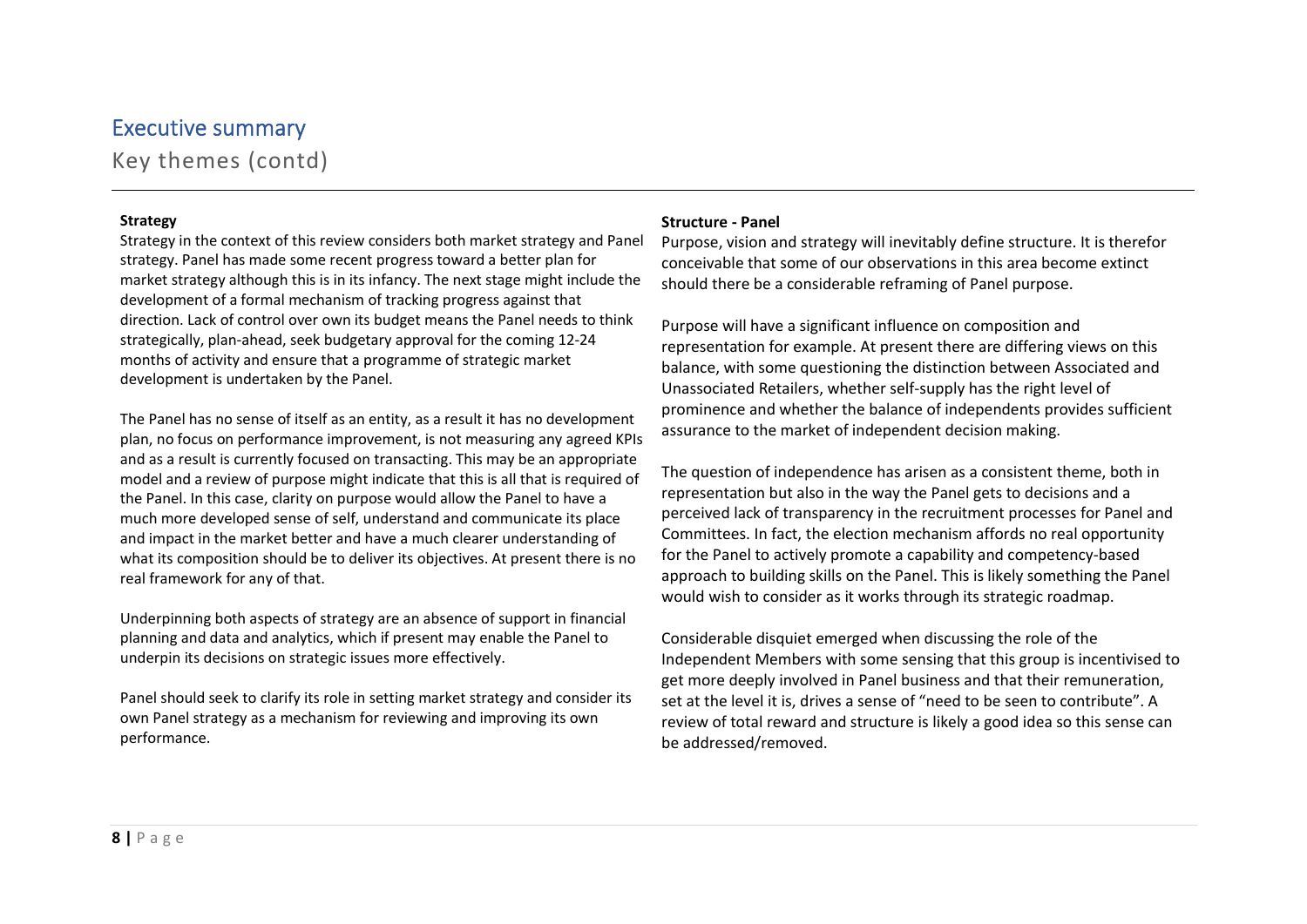Key themes (contd)

#### Structure – Committees

Committee structure appears to have evolved over time in response to perceived need, as opposed to having emerged from a rich interpretation of purpose leading into strategy and structure.

Use of the word "Huddle" appears to have implied to the market a lack of transparency and should be addressed asap.

The connection between Panel and Committees seems under-developed, Panel is absent in its direction and insistence on progress reporting, implying a lack of clarity of mandate. Unsurprising then that Committees appear to be more talking shop and information only exercises, as opposed to focussed on delivering strategic outcomes. Reporting to panel has much room for improvement and should be formalised.

Panel Member attendance of Committees was called into question from a good governance perspective. We feel governance here is less the issue as compared to Panel Member time. Limiting Panel Member attendance to 1 or 2 Members would free up considerable time investment and enable Members to focus more at the strategic level.

Some Members expresses a will to create a technical sub-committee capable of handling change requests through some form of delegated authority, to empower it to put change requests through in order to better manage workload. This may be an option to consider and we do recommend finding a mechanism to help Panel to prioritise and triage change requests, such that the most important and impactful change requests are dealt with first.

#### Panel operations

MOSL services continue to improve but there is still some way to go with improvement in levels of analysis, use of data & analytics and impact measurement. Support for the Secretariat seems strong but not all Members understand the distinctions between Secretariat and MOSL. Clarity here will be important.

With no means of self-delivery and no self-managed budget for Panel, there is a paucity of cost-benefit analysis on Panel activities and decisions. The net result is an inability to prioritise activities, a lack of strategic focus and the risk of undertaking considerable "not-worthwhile" activities.

The agenda is set firmly at the transactional level which drives Members down into the detail and leads to a supervisory focus. It could and arguably should be set at a more strategic level, shaping the direction of travel as opposed to focussing on supervision and transactional activities.

Panel should find a way to ensure it can operate above the operational detail, for example we witnessed the dotting of I's and crossing of T's and spellchecking in a Panel meeting, which fundamentally lowers the quality of the debate. Populating a rich agenda, taking papers as read and for information only and then using time to focus on the strategic issues are all required.

Panel appears to have adjusted well to online, although there may be some opportunities for further use of technology for the issuance of board papers and for some Panel Members to be further supported in making best use of the technology available. On the whole online meetings are preferred "as there is less talking over each other", which was not something that we witnessed but should be addressed by the incoming Chair should it re-emerge.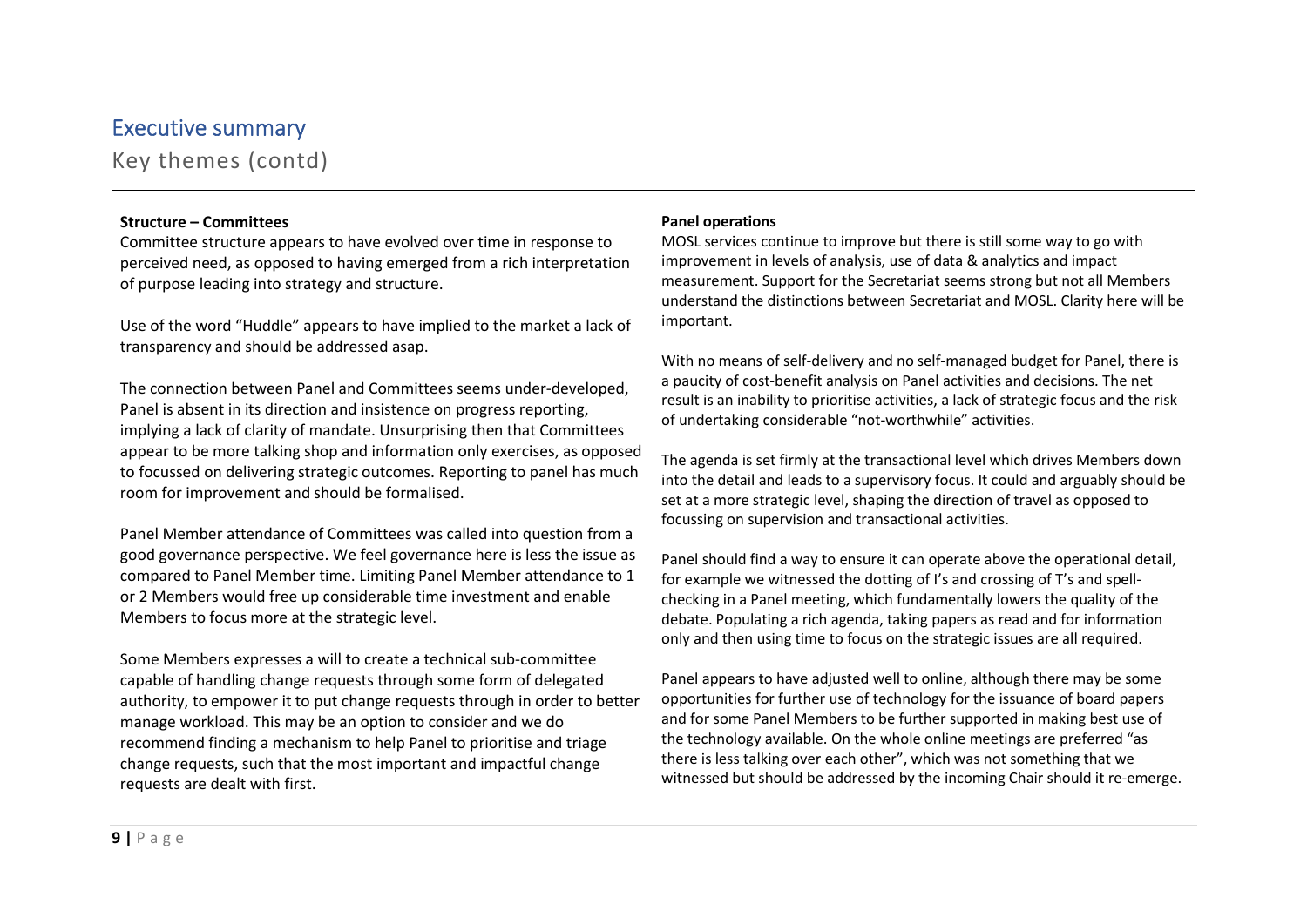Key themes (contd)

#### Meetings

We observed meetings of both Panel and the MPC, each were different in style but both delivered limited value. Meetings are dominated by a plethora of reports which do not, on the face of it, seem to be fully focussed on what the Panel should be achieving. The MPC seems to be an excellent place for industry discussion but struggles to capture hard progress on issues or to define a programme of deliverable outcomes.

Contributions from Members seem variable, where there are 3-4 dominant voices while others remain silent throughout. We also witnessed quite circular conversations, focus on minutiae and at times irrelevance. All of this causes frustration for those Panel Members less inclined to speaking for the sake of it. This imbalance detrimentally impacts the quality of meetings. The new Chair is encouraged to address this issue. Some poor behaviours evident have gone unchallenged in the past. Meetings are very long and lead to loss of energy for the final stages and there is a sense of inefficiency overall.

Meetings take place with camera's off at present, with some risk that Members are able to disengage and get on with other things. Use of the chat bar was prevalent, even during the process of making a decision on a change proposal. This opens up considerable risk and will likely require adaptation of some form.

Prone to factions and splits, the Panel struggles with demonstrating independence. Some Members feel "unsafe" in speaking their minds over concern at being labelled non-independent.

The Panel also consumes too much time on one particular bilateral relationship. This needs to be addressed for the sake of the rest of the market as it consumes inordinate amounts of Panel and industry time.

#### Decision making

The process by which the Panel gets to decisions is currently challenged. On occasion, poor pre-meeting analysis leads Panel Members into the detail, sometimes concluding there is insufficient information for them to make a decision.

The decision-making framework does not appear to be consistently followed, illustrated by differences of opinion about due process. This does not seem embedded in Panel DNA and may well lead to confusion in the market and hinder the ability of proposers to learn and come back to Panel with improved documentation. We witnessed "solutioning in the room" which led to quite rambling discussions on due process in full view market participants. There also seems to be a lack of focus on effectively driving up the quality of the change proposals, to ensure they are "fully cooked" by the time they reach OFWAT. There is no apparent means of prioritising change proposals which may also in part explain the long queue of proposals currently sitting with the Authority.

This inconsistency has led some to conclude that non-wholesalers "get more of a grilling" from Panel. The Panel is relatively inactive in driving through its own change proposals and those that is does process are non-strategic and do not address issues at the heart of the market.

The revised voting arrangements were seen as better but this may have led to more abstentions and some proposals making it through that perhaps should not have. This appears to be a loophole that the Panel may benefit from shutting.

Some participants questioned whether conflicts of interest are effectively recognised and managed, which combined with the inevitability that there will be some individual bias in decision making, is perhaps cause for concern.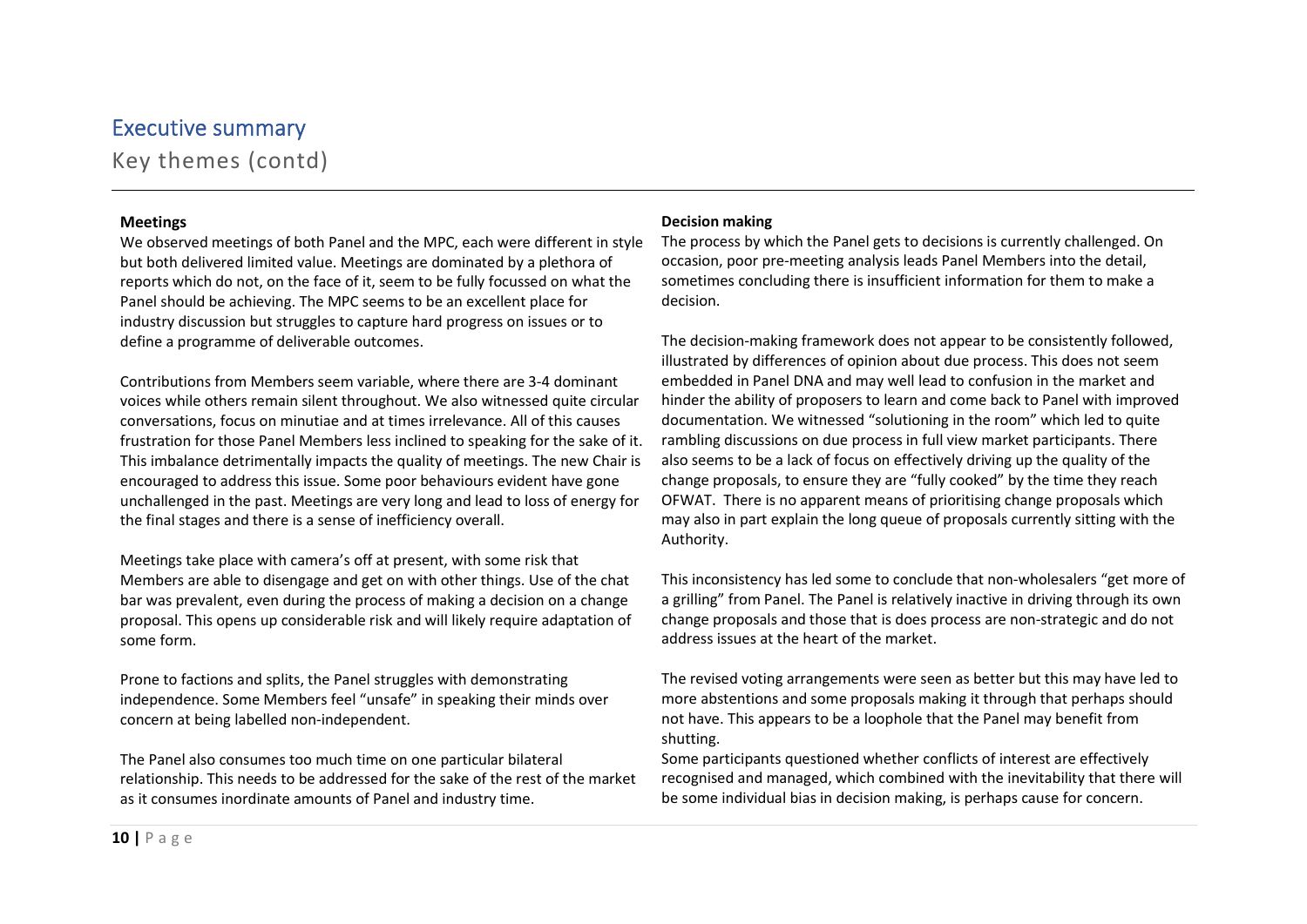Key themes (contd) and recommendations

#### Panel development and support

In conducting this review the Panel have indicated an appetite to establish areas for its own improvement and this is the first review of its kind.

Our discussions revealed the Panel has no real sense of its own identity, limited focus on how it interacts with the market and has no feedback loops in place to help it to understand areas for improvement. This included a historical lack of feedback for individual Panel Members.

Panel does not currently hold a skills matrix and does not seem to have discussed composition and skills required for the delivery of its purpose and mandate. Perhaps inevitable given lack of clarity on overall purpose.

The onboarding process seems to have improved considerably in recent times which was good to hear, but there maybe further opportunities here for improvement.

With no KPIs in place to track its own outputs and performance there is no sense of where the Panel needs to improve and no focus on panel development.

Now is likely an excellent moment to think about the skills the Panel will require and to link this directly back to purpose, vision and strategy. All groups of people coming together to deliver important work should have a sense of how the group needs to develop in order to be better at its role, the Panel is no exception. A Panel development plan is an essential tool and will help to provide assurance to the market on Panel capabilities, decision efficacy and potentially even promote independence.

#### Recommendations

Split into two threads, our recommendations support the development over time of purpose, vision and strategy as well as pointing toward actions the Panel can take now.

The strategic thread or roadmap sees the Panel consulting Defra, OFWAT and MOSL to clarify role and purpose, delineation of tasks including where market strategy sits, and developing clear understanding of their expectations of the Panel. This then flows into Panel being an active developer of its own strategy, drawn from purpose and encapsulated in purpose and vision statements. This will need to be communicated across all stakeholder groups, driving clarity across the market and enhancing understanding of the role of the Panel.

Clarity of purpose and strategy will drive decisions on Panel and Committee structure and composition, strategic priorities and Panel strategy. Once the Panel has complete clarity of purpose, understanding of its strategic role in the market and its own Panel strategy, it will then be able to forge a useful set of KPIs designed to drive its own performance, and that of MOSL in support of Panel operations.

Our recommendations are laid out below with those that rely on sequencing as outlined above marked as bold  $-$  and then laid out in a table suggesting possible flow. The rest of the recommendations can be implemented in parallel and whilst they may need a little adjustment once the strategic thread matures, you will capture value in the meantime.

Our recommendations are also coded as easy or hard and prioritised from 1-3 where 1 is the most urgent.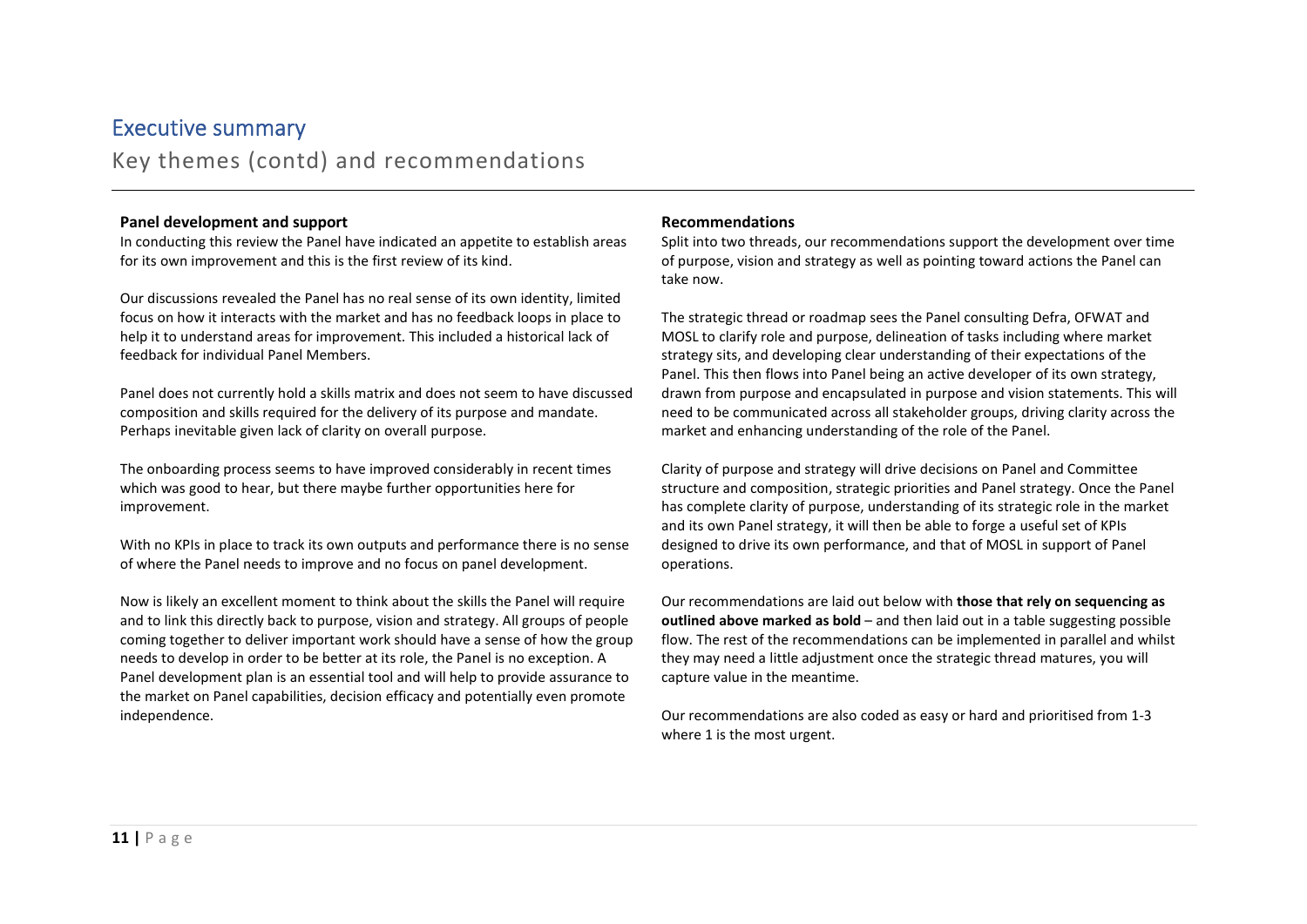# Summary of recommendations

| Category            | #              | Recommendation<br>(items relating to strategic thread/roadmap are shown in bold)                                                                                                                                                                                                                                                                    | Codes:<br>Priority $-1,2,3$<br>Difficulty level:<br>Quick win $= Q$<br>$Harder = H$ |
|---------------------|----------------|-----------------------------------------------------------------------------------------------------------------------------------------------------------------------------------------------------------------------------------------------------------------------------------------------------------------------------------------------------|-------------------------------------------------------------------------------------|
| <b>Stakeholders</b> | 1              | In tandem with discussion of core purpose (see item 6) clarify with Defra, OFWAT and MOSL what<br>expectations each body has of the Panel, its role, its outputs and its market interface with<br>stakeholders. Enhance clarity of task boundaries with particular emphasis on who is responsible for<br>discussing and delivering market strategy. | 1<br>н                                                                              |
|                     | $\overline{2}$ | Clarify with MOSL what would define an "optimal relationship" between Panel and MOSL. Use this to<br>drive clarity and collaboration at the interface.                                                                                                                                                                                              | 2<br>Η                                                                              |
|                     | 3              | Once clarified communicate and socialise Panel role and function more widely across the market,<br>proactively stimulate market engagement with Panel and its activities.                                                                                                                                                                           | $\mathbf{2}$<br>н                                                                   |
|                     | 4              | Enhance feedback loops with market stakeholders, customer satisfaction surveys with focus on value for<br>money, funding, decision making efficacy, demonstrating independence, market impact and market<br>priorities.                                                                                                                             | 2<br>Q                                                                              |
|                     | 5              | Strengthen market communications on the Panels activities, decisions, performance, market impact<br>and effectiveness.                                                                                                                                                                                                                              | 1<br>Н                                                                              |
| Purpose             | 6              | Urgent need to clarify purpose of the Panel. Work with Defra, OFWAT and MOSL in determining the<br>Panels' place in the market. This conversation will provide clarity that should then feed into vision,<br>strategy, plan and measurement of progress against that plan (KPIs). It will also establish a common                                   | 1<br>H                                                                              |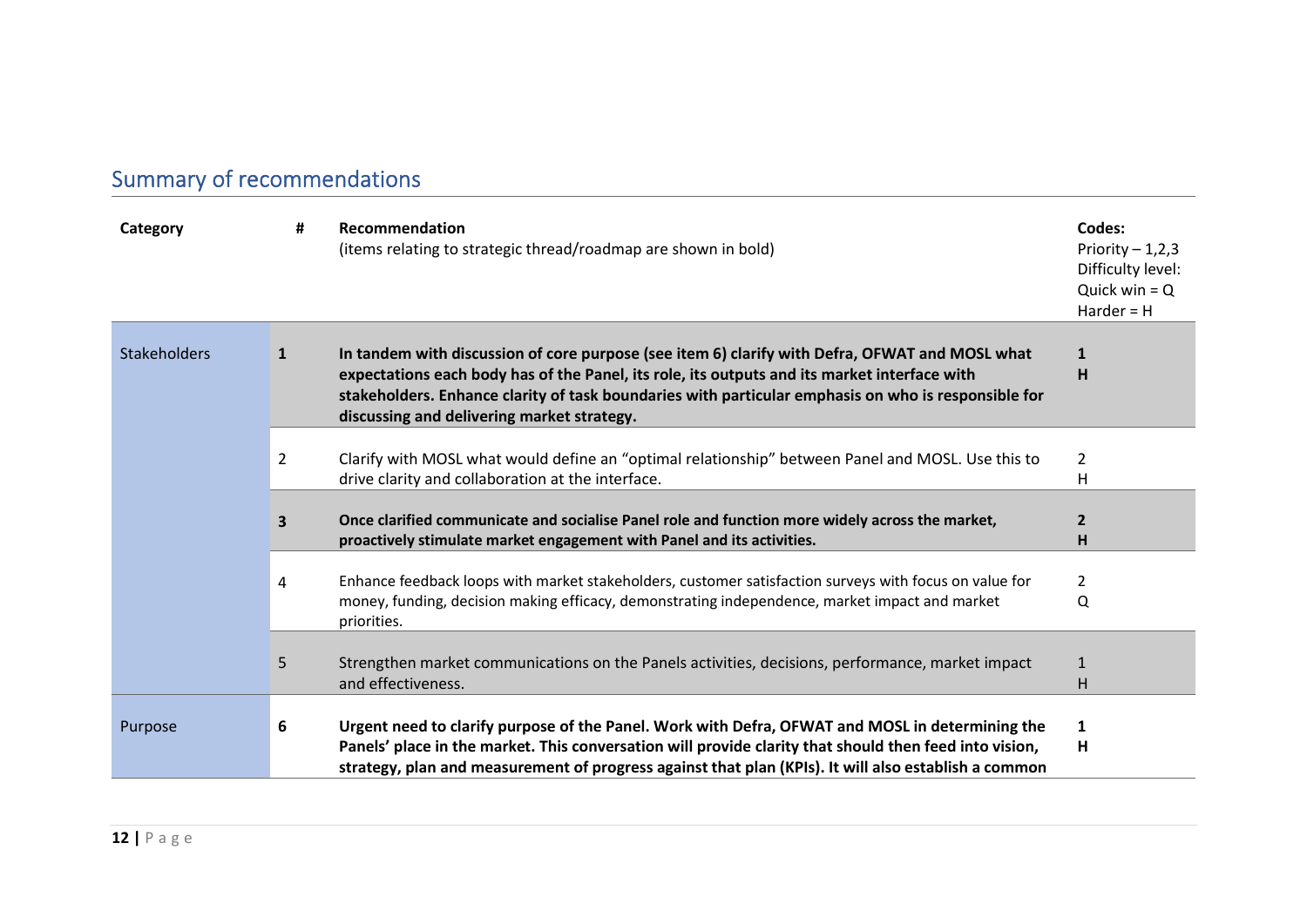|                   |                | language around purpose that can be socialised more widely across the market. Including what the<br>Panel is not there to do.                                                                                                                                                                      |                     |
|-------------------|----------------|----------------------------------------------------------------------------------------------------------------------------------------------------------------------------------------------------------------------------------------------------------------------------------------------------|---------------------|
|                   | $\overline{7}$ | Lack of common understanding of what "holding MOSL to account" means, signifies a need to re-<br>interpret purpose and to ensure Panel time is spent forensically doing its duty and not more. Panel<br>has a lesser role to play here than the MOSL Board and must not waste time in duplication. | $\mathbf{1}$<br>H   |
|                   | 8              | Customer impact (from decisions) could be measured and Panel should drive MOSL harder in delivering<br>proper predicted and then actual, impact data and analytics. Consistent demand here will be important<br>in inculcating customer into the psyche of the Panel and market participants.      | 2<br>H              |
|                   | 9              | When considering purpose the Panel should discuss with wider stakeholders any expectations there<br>may be for the Panel to help shape innovation within the market.                                                                                                                               | 1<br>н              |
| <b>Strategy</b>   | 10             | Clarify the role of the Panel in market strategy with OFWAT, MOSL and Defra and ensure there are<br>clear metrics that enable the measurement of impact and progress.                                                                                                                              | 1<br>н              |
|                   | 11             | The Panel should pursue its own strategy centred on continuous improvement, across all aspects of<br>its operation.                                                                                                                                                                                | 1<br>н              |
|                   | 12             | Panel would also benefit from more focus on strategic thinking, stimulated by a better agenda and<br>more focus on debating the key market issues in meetings. More strategy and less supervision.                                                                                                 | $\overline{2}$<br>Q |
|                   | 13             | Panel requires better support in data & analytics and financial planning, to enable it to better measure<br>market impacts, prioritise its activities, understand cost-benefit, measure decision efficacy and create<br>feedback loops that enable it to improve its performance over time.        | $\overline{2}$<br>H |
| Structure - Panel | 14             | Clarification of purpose should drive a review of composition for both Panel and Committees,<br>including balance of independents and representation of trading blocks.                                                                                                                            | 2<br>н              |
|                   |                |                                                                                                                                                                                                                                                                                                    |                     |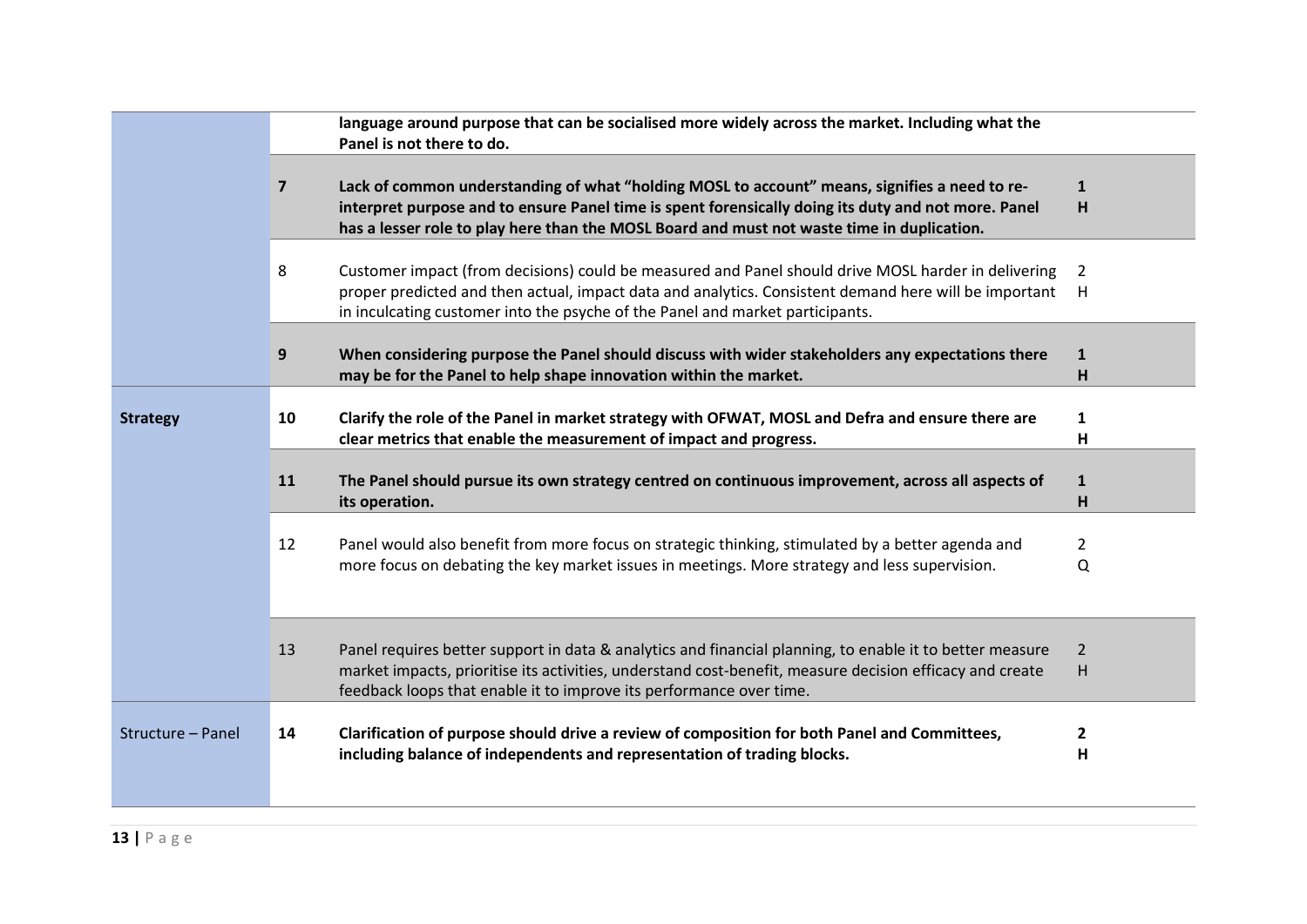|                                | <b>15</b> | Once clear on the purpose Panel should discuss what the optimal balance of skills would be to deliver 2<br>the vision and strategy. This should be kept under constant review, be enshrined in a skills matrix and H<br>be used to be more specific about what you are seeking from industry in the next phase of<br>recruitment. Active shaping of role specifications will help ensure Panel capability tracks in line with<br>strategic need. |                          |
|--------------------------------|-----------|--------------------------------------------------------------------------------------------------------------------------------------------------------------------------------------------------------------------------------------------------------------------------------------------------------------------------------------------------------------------------------------------------------------------------------------------------|--------------------------|
|                                | 16        | Active succession management is required to deliver the above in an ordered and deliberate fashion. This<br>includes active management of tenures and more focus on ensuring the recruitment process delivers what<br>you need, at the same time as respecting the need for elections. Employer brand focus required here.                                                                                                                       | $\overline{2}$<br>H      |
|                                | 17        | Conduct a benchmarking exercise to determine overall fees for independents, also consider whether<br>remuneration structure and incentivisation are driving the right behaviours as a part of that.                                                                                                                                                                                                                                              | $\mathbf{1}$<br>$\Omega$ |
|                                | 18        | Any composition and structural review should take into consideration an appropriate time<br>commitment from Members (some have stepped away as it is too burdensome). There may be<br>opportunities to widen the burden and workload by populating sub-committee with trading parties<br>as opposed to Panel Members for example.                                                                                                                | $\mathbf{2}$<br>Q        |
| Structure - Sub-<br>Committees | 19        | Sub-Committees need reviewing in light of better alignment on Panel purpose. Their purpose should<br>be directly linked to Panel purpose and strategy, with clearer Terms of Reference, more directional<br>and demanding contribution from Panel and more effective reporting on core outputs and progress.                                                                                                                                     | 1<br>н                   |
| Panel operations               | 20        | Establish a closer working model with MOSL, with collaboration and alignment of objectives, ensure all<br>Panel Members have clarity on the distinction between Secretariat responsibilities and outputs and<br>those of MOSL.                                                                                                                                                                                                                   | $\overline{2}$<br>Q      |
|                                | 21        | Secure financial planning and analysis support either from MOSL or hire into the Secretariat team.                                                                                                                                                                                                                                                                                                                                               | $\overline{2}$<br>Q      |
|                                | 22        | Continue to work with MOSL on the annual budgeting process. Initiate a rich dialogue that is included in<br>annual strategy sessions and directly support agreed Panel objectives for the year.                                                                                                                                                                                                                                                  | 1<br>Q                   |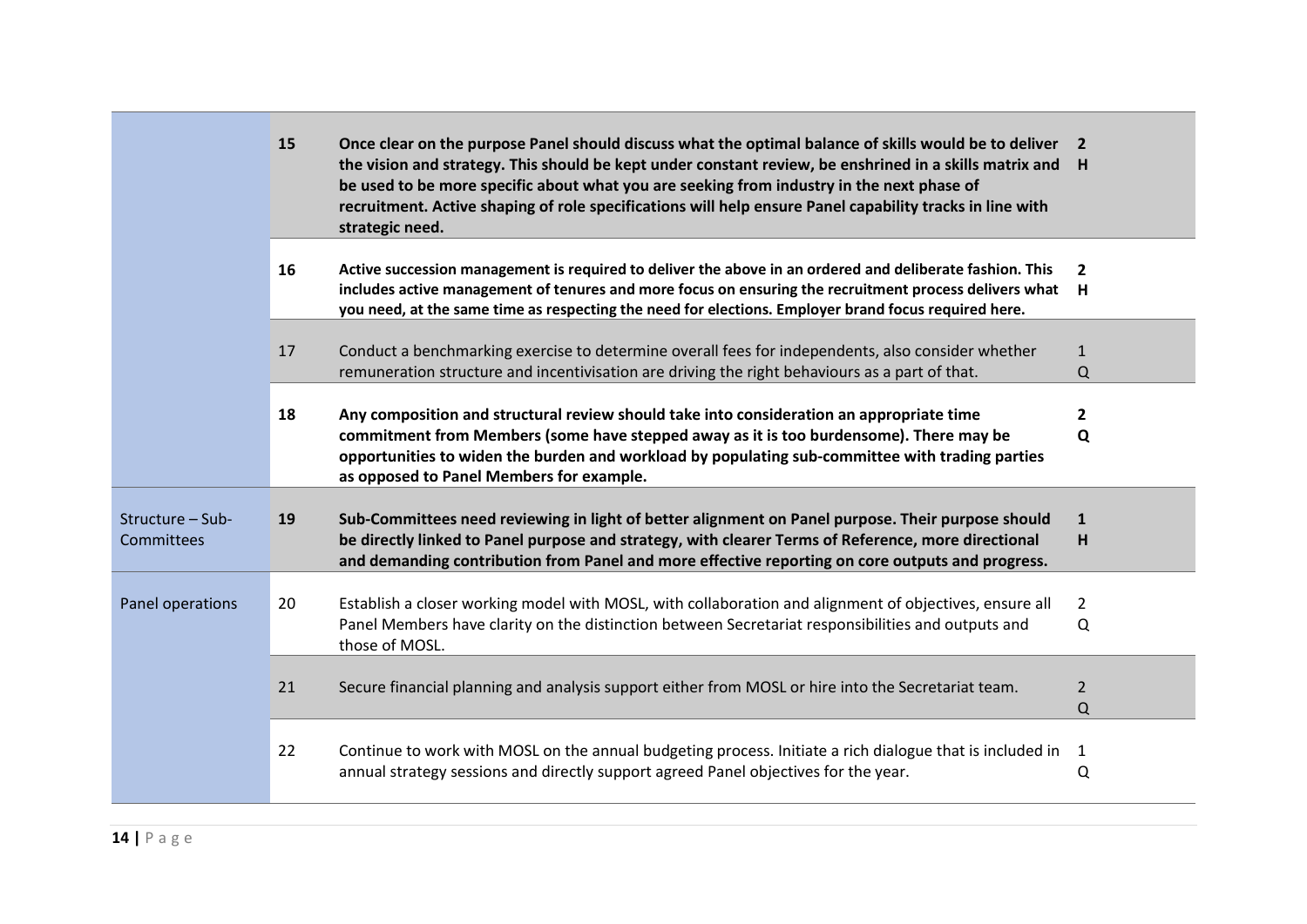|                 | 23 | Gain real clarity on cost of MOSL services, cost implications of Panel decisions and build a stronger<br>focus on cost-benefit analysis to help shape and prioritise decisions and impacts.                                                                                                                                                                                                                                                                                   | 1<br>н                   |
|-----------------|----|-------------------------------------------------------------------------------------------------------------------------------------------------------------------------------------------------------------------------------------------------------------------------------------------------------------------------------------------------------------------------------------------------------------------------------------------------------------------------------|--------------------------|
|                 | 24 | Continue to push for enhanced performance from MOSL, stronger data & analytics to support decision<br>processes, code proposal analyses and drive continuous improvement to market led code proposals<br>through insistence on pre-set levels of quality.                                                                                                                                                                                                                     | $\mathbf{1}$<br>Q        |
|                 | 25 | Review the agenda to ensure the most important work takes place up front and not rushed through at<br>the end when energy is also flagging.                                                                                                                                                                                                                                                                                                                                   | $\mathbf{1}$<br>$\Omega$ |
| <b>Meetings</b> | 26 | Assume material is read - at every meeting, avoid the trotting out of papers and presentations<br>designed as for info, focus on making decisions and rich strategic debate instead of supervision.                                                                                                                                                                                                                                                                           | $\mathbf{1}$<br>Q        |
|                 | 27 | Agree meeting protocols: attend meetings with cameras on, establish rules on use of chat bar and<br>clarify allowable contributions of observers.                                                                                                                                                                                                                                                                                                                             | $\overline{2}$<br>Q      |
|                 | 28 | Active Chairing likely required to enable Members to bring both independent and industry views into<br>the room in a way that protects independence of Members.                                                                                                                                                                                                                                                                                                               | $\mathbf{1}$<br>Q        |
|                 | 29 | Ensure that the culture of the Panel allows colleagues to operate in a "safe space" where challenge is<br>appropriate and no single party or group is driving its own agenda too hard. Strive for a valid<br>contribution from all Members over the course of a meeting and consciously protect the issue of<br>independence in the room, at both group and individual levels. Consider the benefit of regular Chair<br>feedback on contributions to meetings in this regard. | $\overline{2}$<br>Q      |
| Decision making | 30 | Consider implementing a more rigid decision-making framework. Look to the regulatory "decision-making<br>process" approach for inspiration in this. Adhere to the process come what may.                                                                                                                                                                                                                                                                                      | 1<br>Q                   |
|                 | 31 | Send any change proposals back that do not meet the expected standards. Do this consistently and without<br>fail, explaining why the proposal has not made it through. This will drive both market participants and MOSL<br>toward better evidence and in time generate higher quality proposals. This will materially impact workload<br>and efficiency.                                                                                                                     | $\overline{2}$<br>Q      |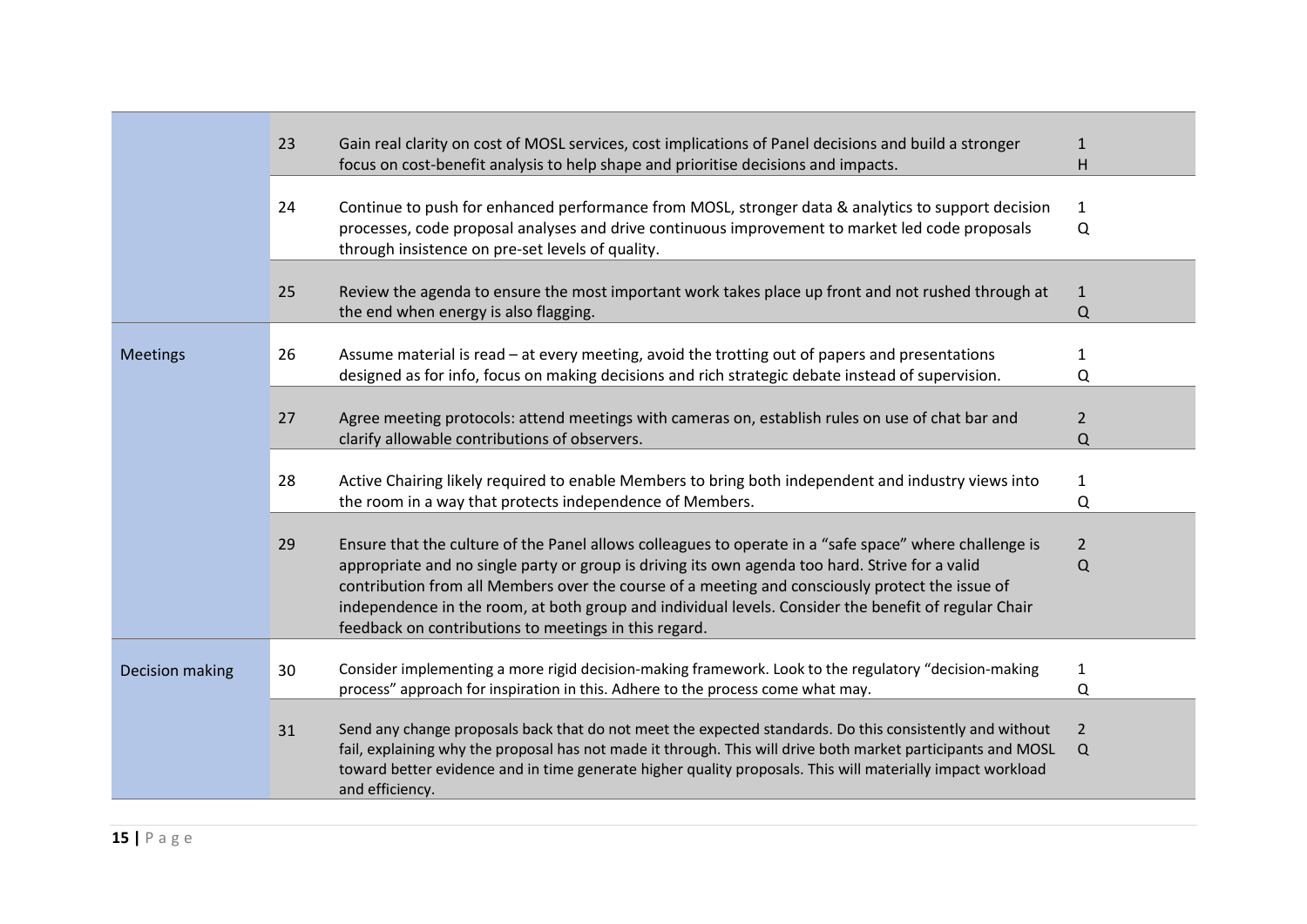|                   | 32 | Keep under review the new voting mechanism and agree new arrangements that address the issue of             | 3                     |
|-------------------|----|-------------------------------------------------------------------------------------------------------------|-----------------------|
|                   |    | abstentions and the potential for proposals to pass with a majority of abstentions.                         | Q                     |
|                   |    |                                                                                                             |                       |
|                   | 33 | Build a triage mechanism to protect Panel time, enable focus on the most important proposals and to         | $\mathbf{1}$          |
|                   |    | prioritise recommendations that flow through to OFWAT to avoid undue logjams and delays. Work with          | H                     |
|                   |    | industry to establish this framework.                                                                       |                       |
|                   |    |                                                                                                             |                       |
|                   | 34 | Panel is well positioned to take the lead in unravelling the more strategic challenges in the market. It    | $\overline{2}$        |
|                   |    | could be leading the development of strategic change proposals that have considerable positive market       | н                     |
|                   |    | impact and support agreed market priorities. Be more ambitious in developing your own change                |                       |
|                   |    | proposals.                                                                                                  |                       |
|                   |    |                                                                                                             |                       |
|                   | 35 | Active management of perceived and actual conflicts of interest is also an exercise in managing perceptions | $\overline{2}$        |
|                   |    | and reputation, Panel should pay more attention to this in our opinion.                                     | Q                     |
|                   |    |                                                                                                             |                       |
|                   | 36 | Panel could be better at communicating outcomes and the reason it arrived at its conclusions, management    | $\mathbf{2}^{\prime}$ |
|                   |    | of proposers as customers is important for transparency, market learning and driving up the quality of      | Q                     |
|                   |    | proposals.                                                                                                  |                       |
|                   |    |                                                                                                             |                       |
| Panel development | 37 | A Panel development plan should be created that enables the Panel to continuously enhance its own           | $\mathbf{2}$          |
|                   |    | performance. A cadre of the Panel and/or Secretariat will need to take accountability for driving its       | Q                     |
|                   |    | development and implementation.                                                                             |                       |
|                   |    |                                                                                                             |                       |
|                   | 38 | Chair is developing and annual round of Panel review, as well as ongoing feedback for Members to            | 1                     |
|                   |    | encourage the right behaviours and levels of contributions.                                                 | Q                     |
|                   |    |                                                                                                             |                       |
|                   | 39 | Once purpose is established design Panel KPIs for its own performance, eg time taken to process             | $\mathbf{1}$          |
|                   |    | change proposals, market and customer impacts of decisions, annual stakeholder survey results               | н                     |
|                   |    | (independently delivered), volume of proposals sitting with OFWAT and so on.                                |                       |
|                   |    |                                                                                                             |                       |
|                   | 40 | Find ways of further assuring the independence of Members, some unconscious bias training for               | 2                     |
|                   |    | example may help market impressions of independence.                                                        | Q                     |
|                   |    |                                                                                                             |                       |
|                   |    |                                                                                                             |                       |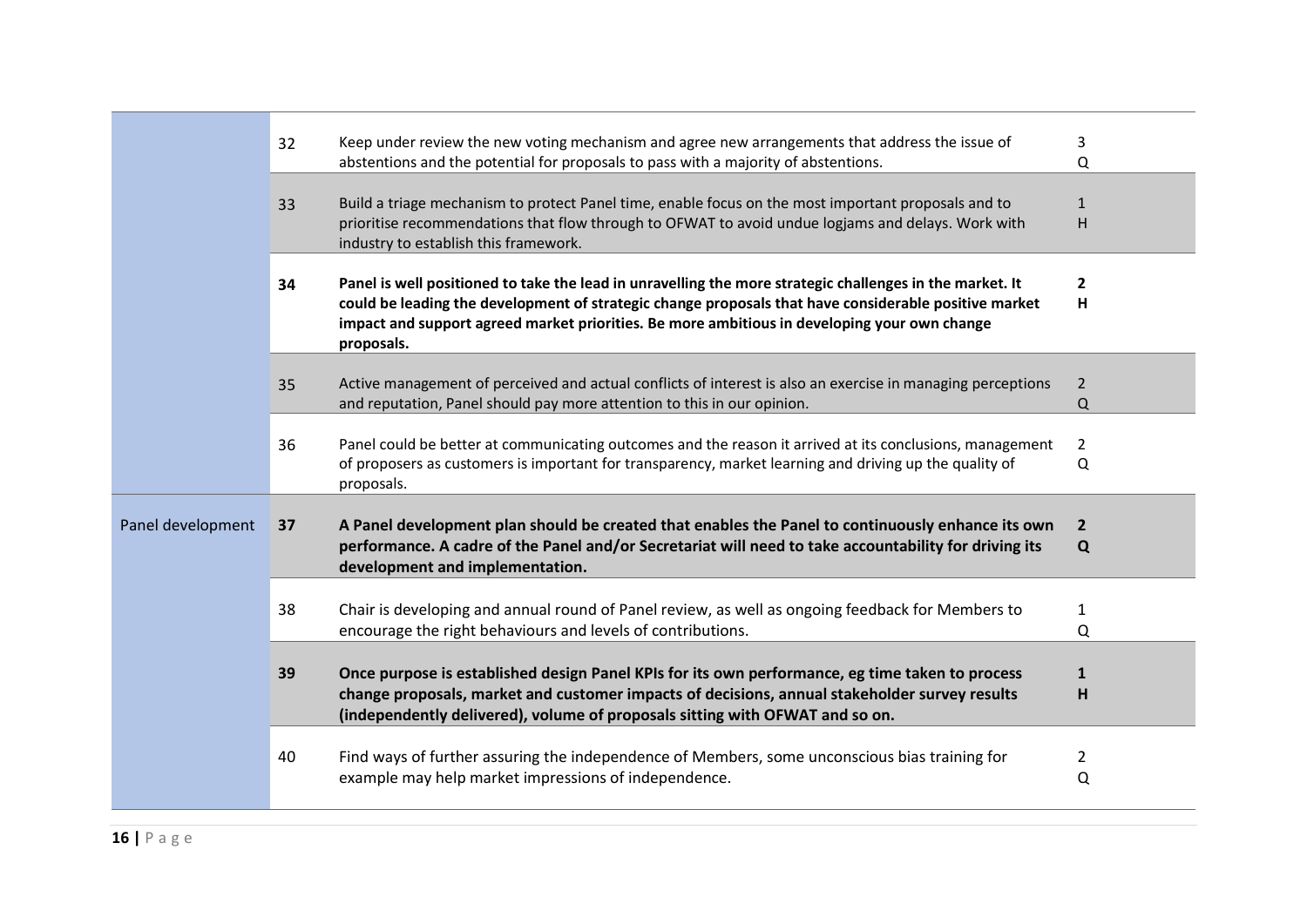| 41 | Keep one eye on training requirements to fill in any skills gaps for both Panel overall and individuals<br>who need help with performance.                                                                                                                                     |  |
|----|--------------------------------------------------------------------------------------------------------------------------------------------------------------------------------------------------------------------------------------------------------------------------------|--|
| 42 | Consider the use of "buddies" for newly appointed Members, a fuller on-boarding process and the<br>development of a "Member Handbook" that articulates things like purpose, role, responsibilities, codes Q<br>of conduct, terms of reference for board and sub-committees etc |  |

## Below we have provided some initial thoughts on what may constitute a suitable strategic roadmap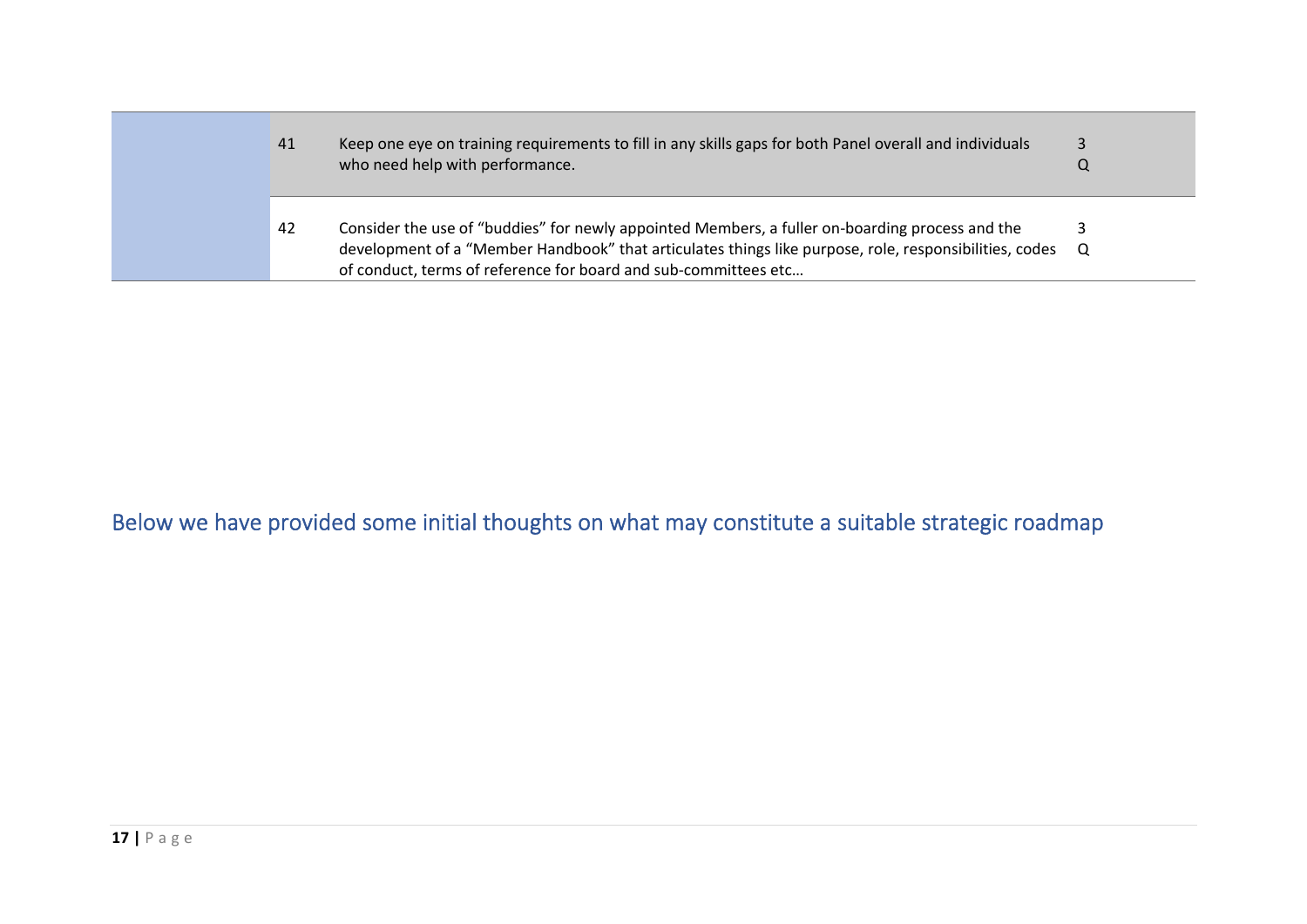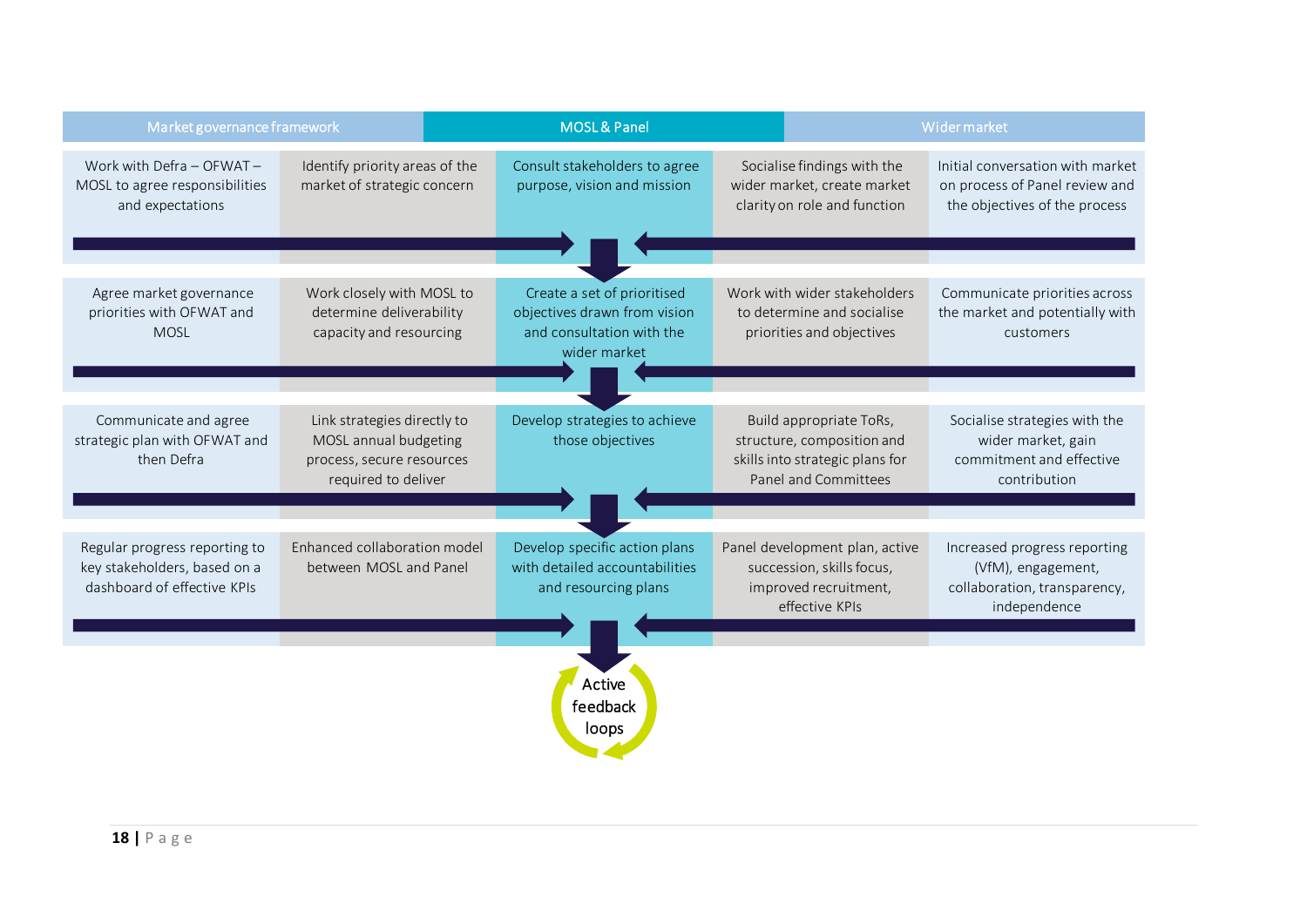| Items to deliver in parallel with the strategic roadmap |                                                                                                                                                                                                                                                                                                                                                                                          |                                                                                                                                                                                                                                                                                                                                                                                                                                                                                                                                                                                                                 |  |  |
|---------------------------------------------------------|------------------------------------------------------------------------------------------------------------------------------------------------------------------------------------------------------------------------------------------------------------------------------------------------------------------------------------------------------------------------------------------|-----------------------------------------------------------------------------------------------------------------------------------------------------------------------------------------------------------------------------------------------------------------------------------------------------------------------------------------------------------------------------------------------------------------------------------------------------------------------------------------------------------------------------------------------------------------------------------------------------------------|--|--|
| Priority                                                | Difficult/harder to deliver (H)                                                                                                                                                                                                                                                                                                                                                          | Easier/quicker to deliver (Q)                                                                                                                                                                                                                                                                                                                                                                                                                                                                                                                                                                                   |  |  |
| $\mathbf{1}$                                            | 5. Strengthen market communications on Panel activities,<br>decisions, performance, market impact, and effectiveness;<br>23. Gain clarity on cost of MOSL services, cost implications of Panel<br>decisions, build stronger focus on cost-benefit analysis to shape<br>decisions and measure impacts;<br>33. Build triage mechanism to prioritise recommendations that<br>flow to OFWAT. | 17. Benchmark independent member fees;<br>22. Continue to work closely with MOSL on budgets for Panel;<br>24. Continue to push for improved decision analysis support from MOSL;<br>25. Adjust agenda to focus on most important items first;<br>26. Assume papers are read at the start of every meeting - avoid trotting<br>through papers as updates;<br>28. Active Chairing to protect independence of Members;<br>30. Consider a more rigid decision-making framework;<br>38. Annual Panel review and Member feedback loops being developed.                                                               |  |  |
| $\overline{2}$                                          | 2. Define "optimal relationship" with MOSL;<br>8. Measure customer impact of decisions to inculcate customer<br>into the heart of Panel thinking;<br>13. Develop mechanism to provide better support in data &<br>analytics and financial planning to enhance decision-making.                                                                                                           | 4. Enhance feedback loops from market stakeholders;<br>12. Adjust agenda to stimulate more strategic thinking from Panel;<br>20. Develop closer working model with MOSL;<br>21. Secure financial planning & analysis support;<br>27. Agree meeting protocols;<br>29. Ensure culture enables a "safe space" for colleagues to contribute.<br>31. Insist on quality threshold for proposals and levels of expected<br>analysis;<br>35. Enhance conflicts of interest procedures;<br>36. Improve communications on reasons for arriving at decisions'<br>40. Enhance assurance in relation to Member independence. |  |  |
| $\overline{3}$                                          |                                                                                                                                                                                                                                                                                                                                                                                          | 32. Keep under review new voting mechanism and agree new<br>arrangements to avoid unintended passing of proposals due to<br>abstentions;<br>41. Keep one eye on Member and Panel training requirements;<br>42. "Buddies", on-boarding and "Members Handbook".                                                                                                                                                                                                                                                                                                                                                   |  |  |